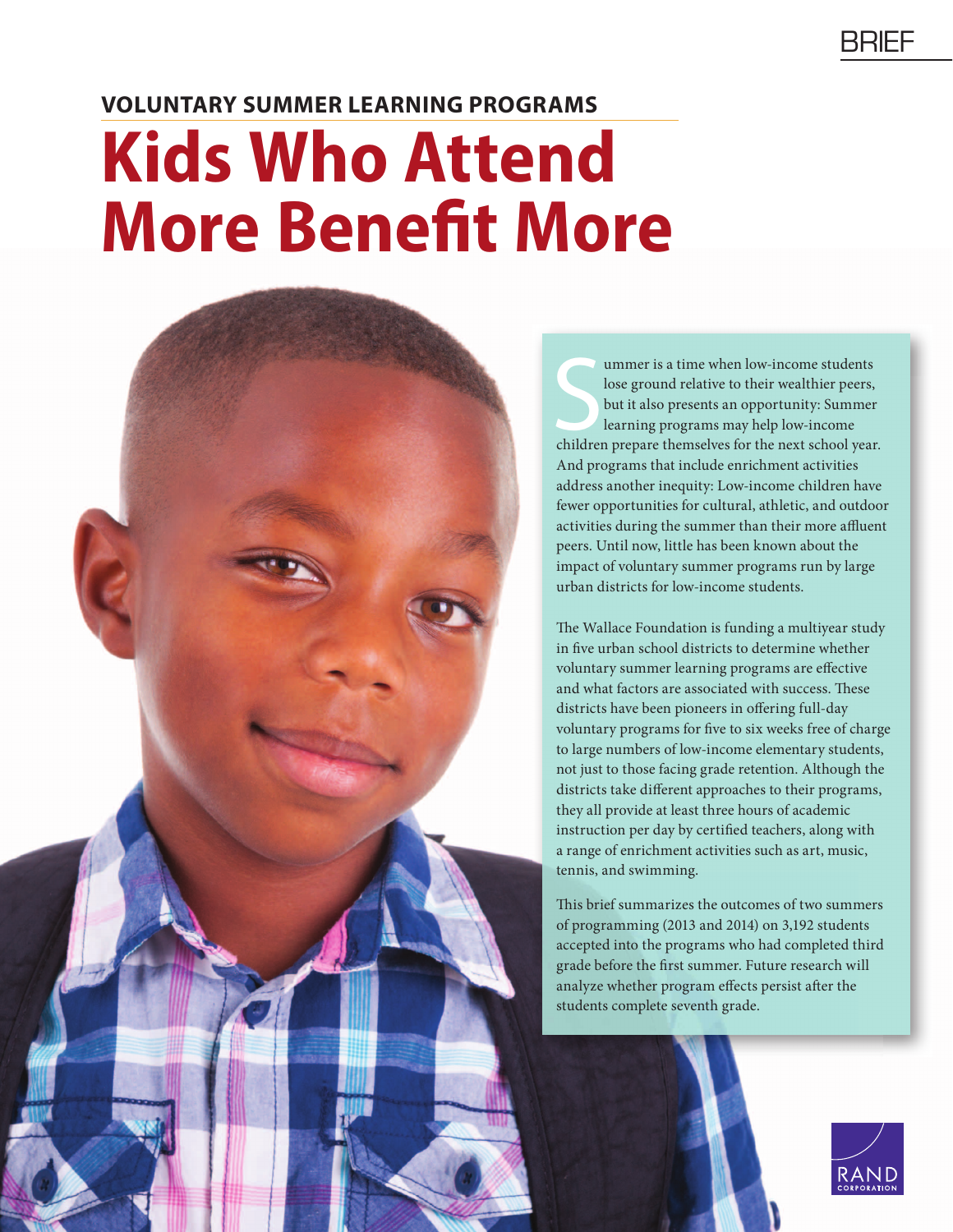

RAND researchers used two types of analyses to identify outcomes: a randomized controlled trial, or causal analysis, in which students were randomly assigned to either a treatment or control group; and correlational analysis that compared specific groups of students, such as high attenders, with the control group. Researchers also collected extensive data on program implementation and attendance—factors that influenced outcomes.

Findings from this study suggest that high attenders benefited from the programs in mathematics and language arts achievement. However, it was hard for some districts to get students to attend regularly.

## FINDINGS

# **What happens when we compare the control group with those kids who were randomly selected to participate?**

The causal analysis from the randomized controlled trial examined program effects on all treatment students accepted into the program. Because many students did not show up or had low attendance, these effects are smaller than the effects experienced by students who attended regularly.

#### Students Demonstrated a Near-Term Benefit in Mathematics After the First Summer But No Statistically Significant Benefits from Two Summers of Programming

Causal results from the first summer programs showed a modest boost in mathematics performance, representing about 15 percent of a typical annual gain in mathematics, which had dissipated a year later. There were no significant benefits for any other academic, social-emotional, or behavioral outcomes.

Causal analyses of providing two summers of programming found no statistically significant effects for any of the measures—a result that is influenced by the fact that nearly half the students who were accepted into the programs did not participate in the second summer, effectively diluting the effect on the students who did attend. The higher the no-show rate, the larger the effect of the program would have to be (on those who did attend) in order to be detected.

## **What happens when we compare the control group with those kids who attended?**

Correlational analysis, which compares subsets of the treatment group to the control group, can yield important insights about outcomes and the factors that influence them. It also introduces the possibility of selection bias because differences between subgroups of students (such as high attenders) and the control group could explain differences in outcomes. To help mitigate this risk, researchers controlled for the same broad set of student characteristics as in the causal analyses, including student characteristics and prior academic performance. For this reason, they think the sum of evidence makes it likely that the academic results are due to participation in the summer learning programs.

#### High Attenders in the First Summer Benefited in Mathematics

High attenders (those who attended at least 20 days) in the first summer gained a significant and substantial benefit in mathematics from the program. We observed this benefit on the spring 2014 state assessments as well, when the high attending treatment students outperformed the control students at a rate representing about 15 percent of an average annual gain in mathematics.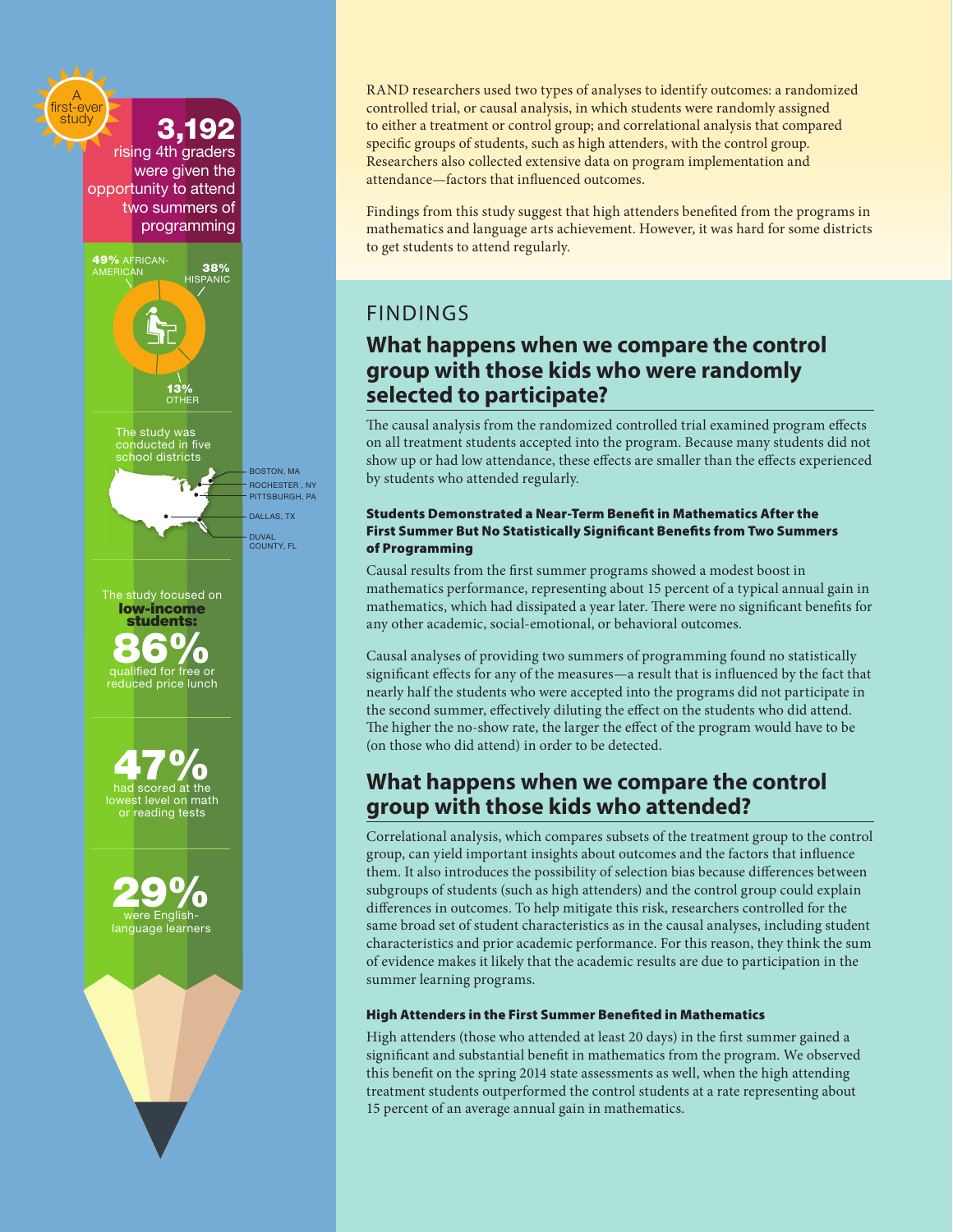**Findings from this study suggest that high attenders benefited from the programs in mathematics and language arts achievement.** 

#### High Attenders in the Second Summer Had Better Outcomes in Math and Language Arts

Students who attended at high rates in summer 2014 outperformed control group students in both math and language arts both in the fall and the following spring. They were also assessed as having stronger social and emotional competencies than the control group students.

The academic boost for these students translates to between 20 and 25 percent of typical annual gains in mathematics and language arts.

Because most students who were high attenders in 2014 were also high attenders in 2013, it is not clear whether these positive outcomes are the result of having attended in both summers, or program improvements in the second summer—the research team suspects both.

#### Students Who Received High Levels of Academic Time on Task Had Better Outcomes in Mathematics and Language Arts

Students who received at least 25 hours of mathematics or 34 hours of language arts instruction (defined as high levels) performed significantly better on the language arts and mathematics tests in fall 2013 and fall 2014 than control group students. After the second summer, these positive effects persisted into the spring.

About 35 percent of attending students received a high number of hours of mathematics and language arts instruction. This calculation considers a student's attendance and the estimated amount of time that their particular classes were focused on academic material, based on researcher observations.

#### Students Who Received High-Quality Language Arts Instruction Had Better Outcomes in Language Arts

The study found that students who received the highest quality of language arts instruction benefited in that subject in fall 2013 after the first summer. The measure of quality focused on clear instruction, on-task behavior, and teachers' efforts to ensure that all students understood the material. These positive trends emerged in spring and fall of 2014, though they were not statistically significant.

### **OF THOSE SELECTED TO PARTICIPATE**  What percentage attended?

While about 80 percent of treatment students attended the first summer program in 2013, only about half came in the next summer. To understand the increase in no-shows in 2014, it is important to remember that the numbers represent participation of students who were accepted 14 months earlier to attend the program in two consecutive summers. This time lag increased the possibility that students made other plans for the second summer or moved out of the district.

#### Of Those Students Who Participated, About 60 Percent Were High Attenders

If we consider only those students who showed up, about 60 percent of them were high attenders in each of the summers.

Taken together, students who came to the program attended about 75 percent of the program days, although these numbers ranged from 60 percent to 80 percent in specific districts. Although districts with the lower average daily attendance rates tried various strategies to improve attendance, their efforts did not have much effect.